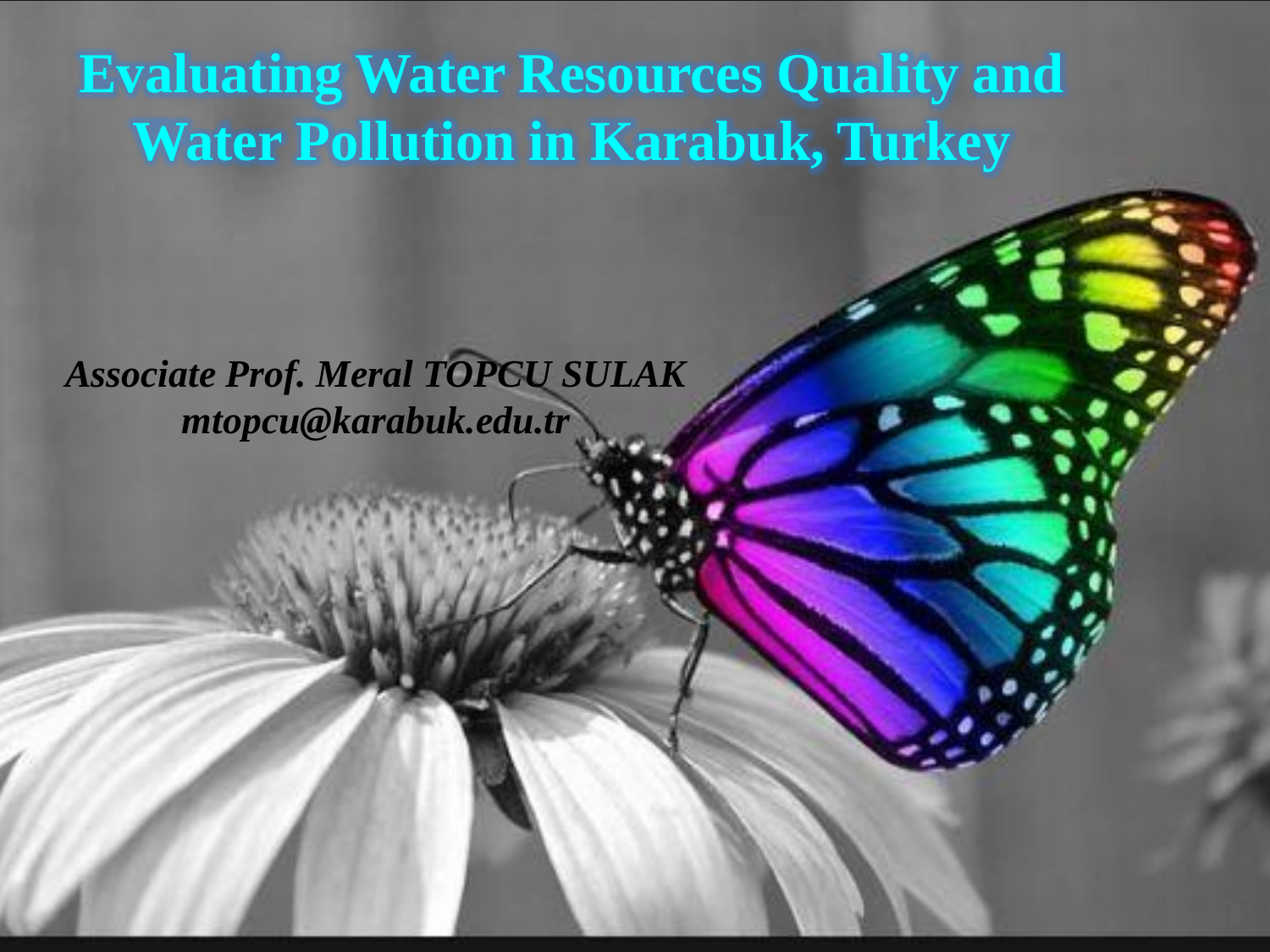### **Contents**

- Introduction
- **► Karabuk City**
- Study Area Description
- Materials and Methods
- **Example 3**
- $\triangleright$  Conclusions

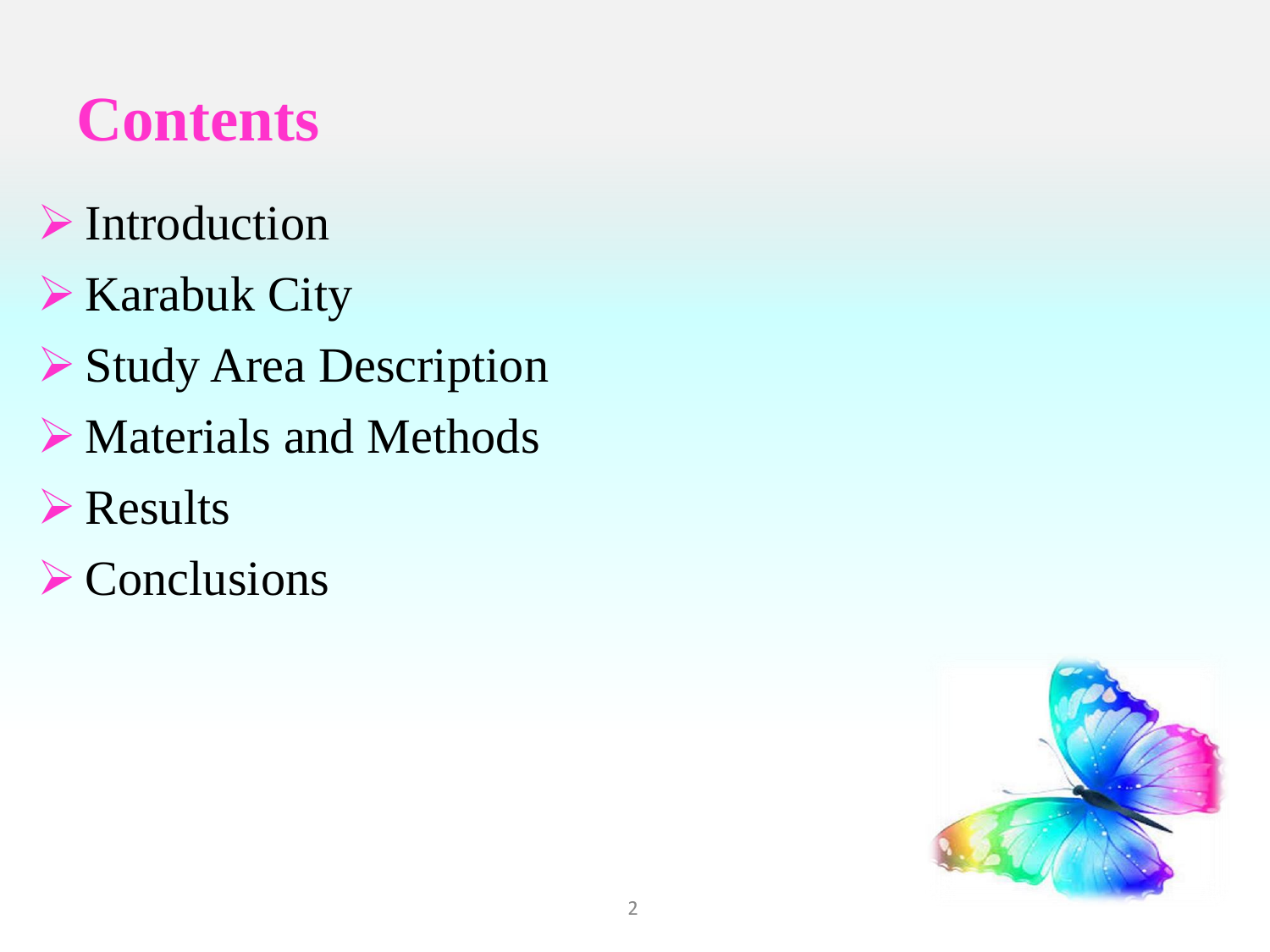## **Introduction**

- Water is an essential component for life on Earth, which contains minerals extremely important in human nutrition.
- However, the dramatic increase in population resulted in an enormous consumption of the world's water reserves.
- Water issues are multi-dimensional including economical, social, political and cultural aspects.

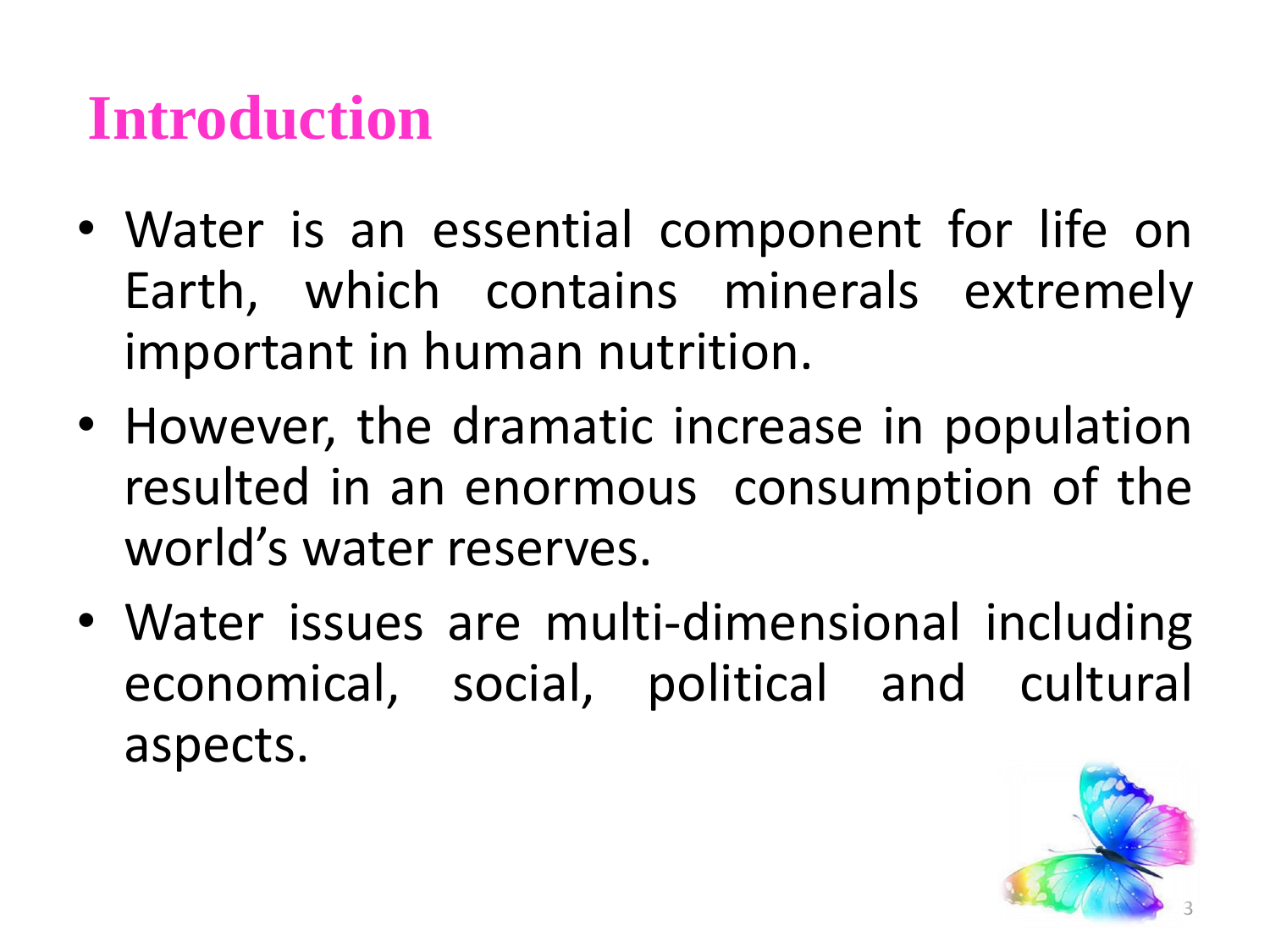#### **Introduction**

- Rapid urbanization and increasing populations have accelerated the consumption of water resources and caused serious environmental problems in the last few decades.
- Numerous studies have shown serve water pollution, as well as adverse effects caused by exploitation, such as land subsidence, water ecosystem degradation, land desertification, drinking water pollution and associated human health risk.

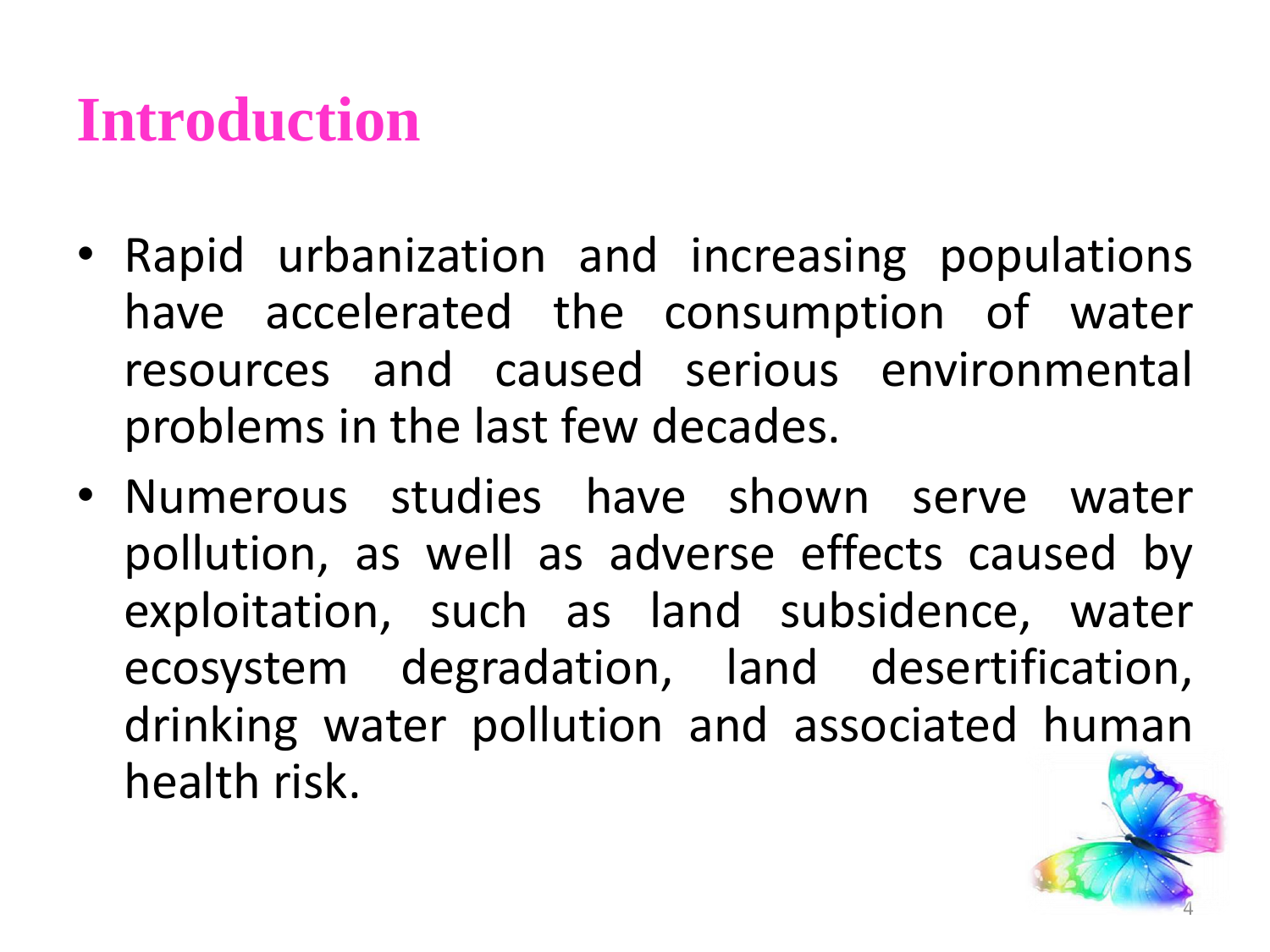### **Introduction**

- The United Nations Millennium Declaration adopted the goal of reducing by half the proportion of people without access to safe drinking water by the 2015.
- The supply of safe potable water has a significant impact on the prevention of water transmissible diseases.
- The abundance of organic compounds, toxic chemicals, radionuclides, nitrites and nitrates in potable water may cause adverse effects on the human health.

It is essential to constantly monitor water quality used for drinking purposes. Contamination of potable water with chemical polluntants has a considerable impact on the Turkey population health.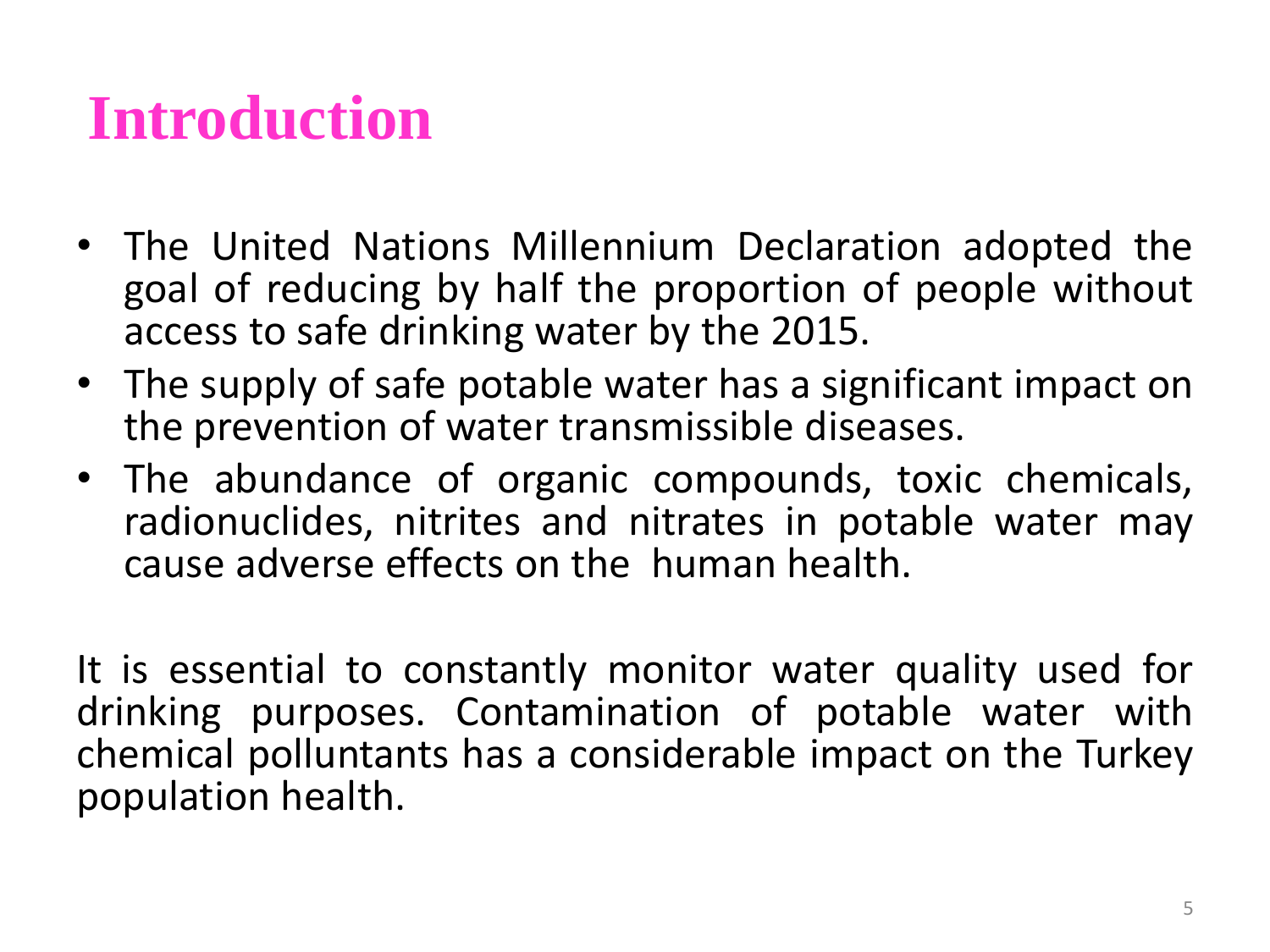### **Study Area Description**

• Karabuk, Zonguldak and Bartın are in the western black sea region of the Turkey, about 220 km from Ankara.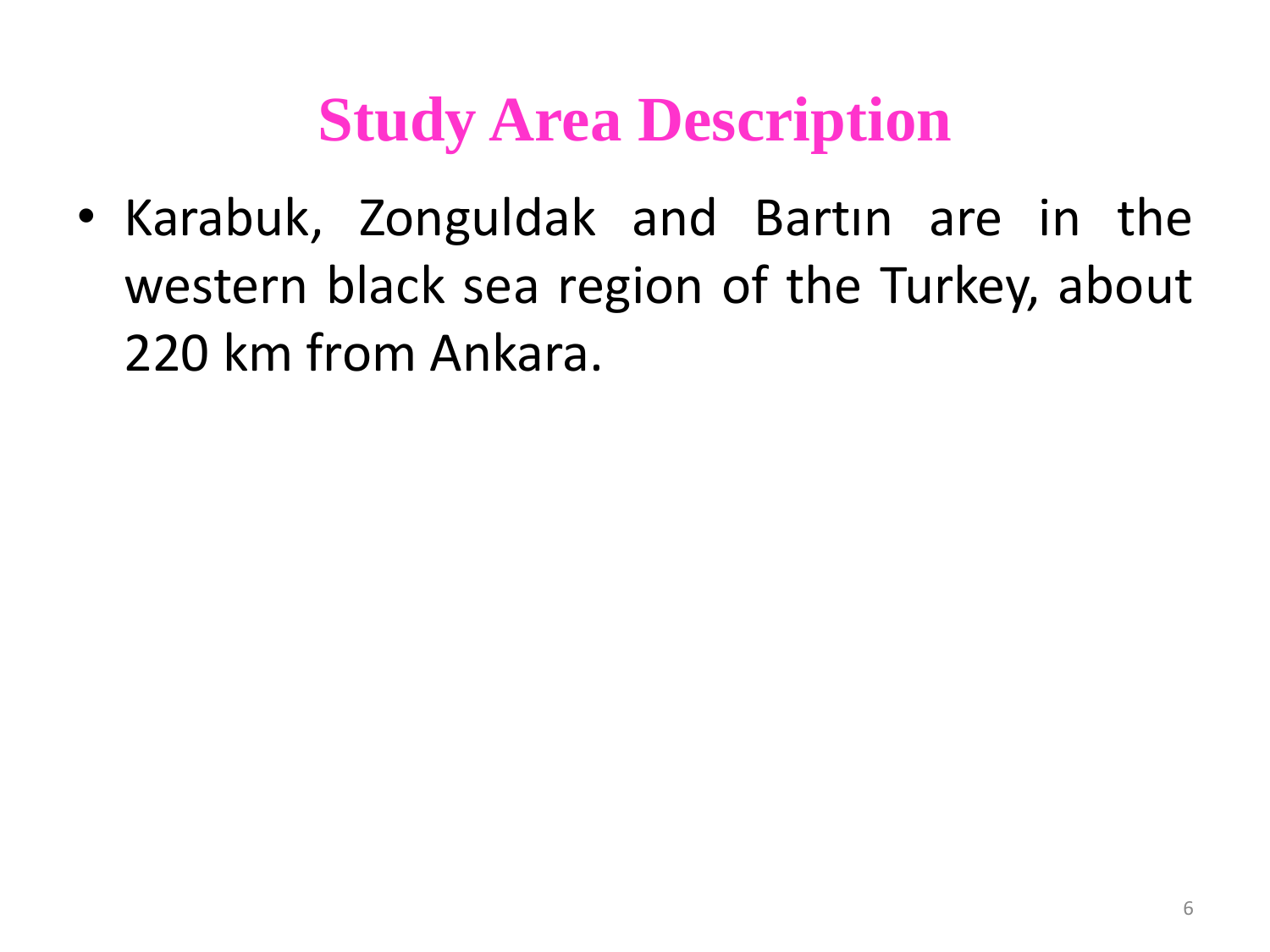# **Karabuk City…**

- Karabük is a town and the capital district of Karabük Province in the Black Sea region of Turkey. According to the 2009 census, population of the city is 108 167. The district covers an area of 760 km<sup>2</sup>, and the town lies at an elevation of 354.
- Karabük was built in the 1930s as the seat of the iron and steel industry of Turkey. Karabük lies in a location near Filyos River formed by the merge of Araç and Soğanlı rivers.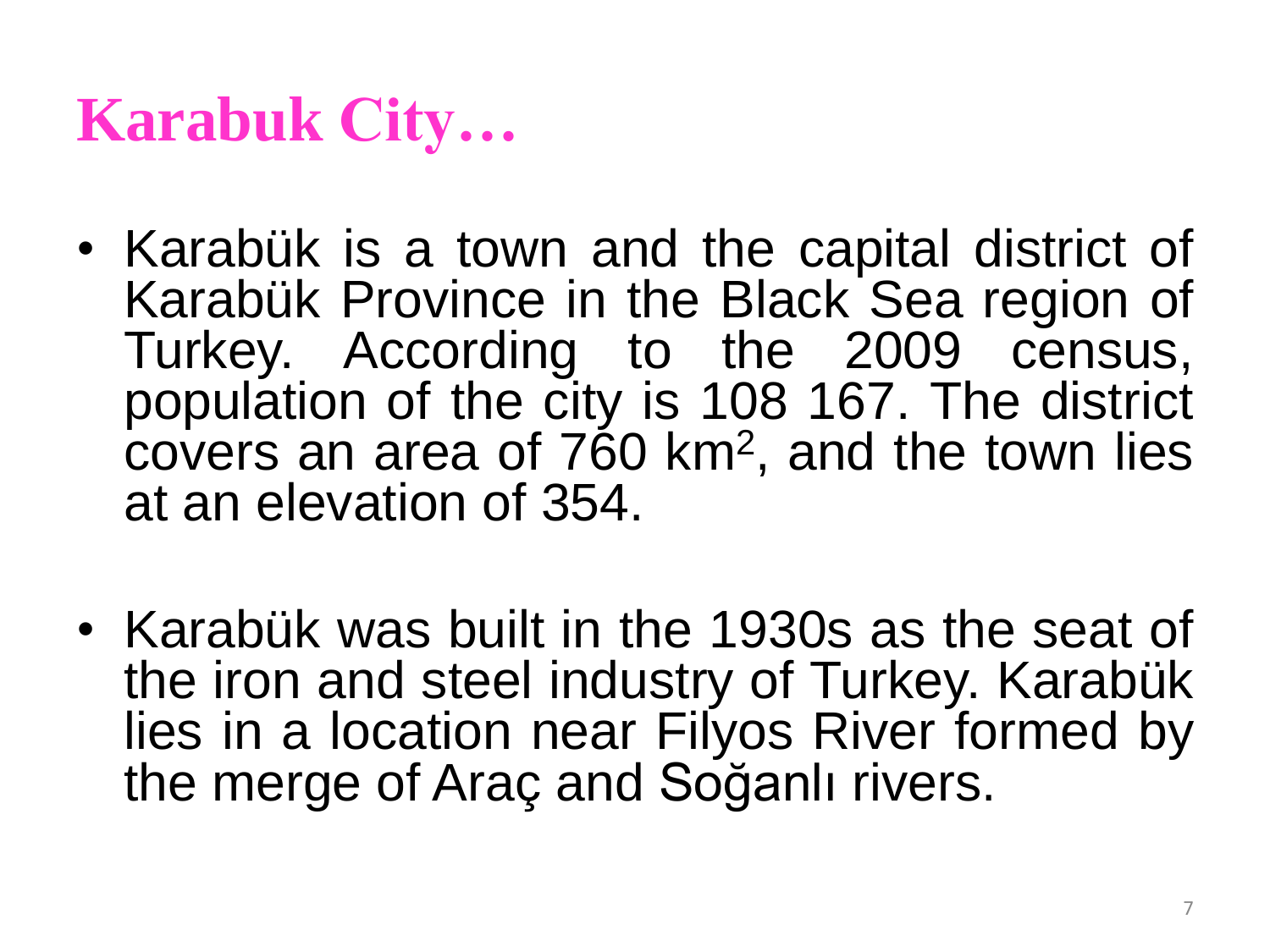#### **Sampling Area**

The drinking water samples were collected from 3 different cities, 12 different locations in western black sea, Turkey.



Fig. 1. Map of a sampling area in the western black sea, Turkey.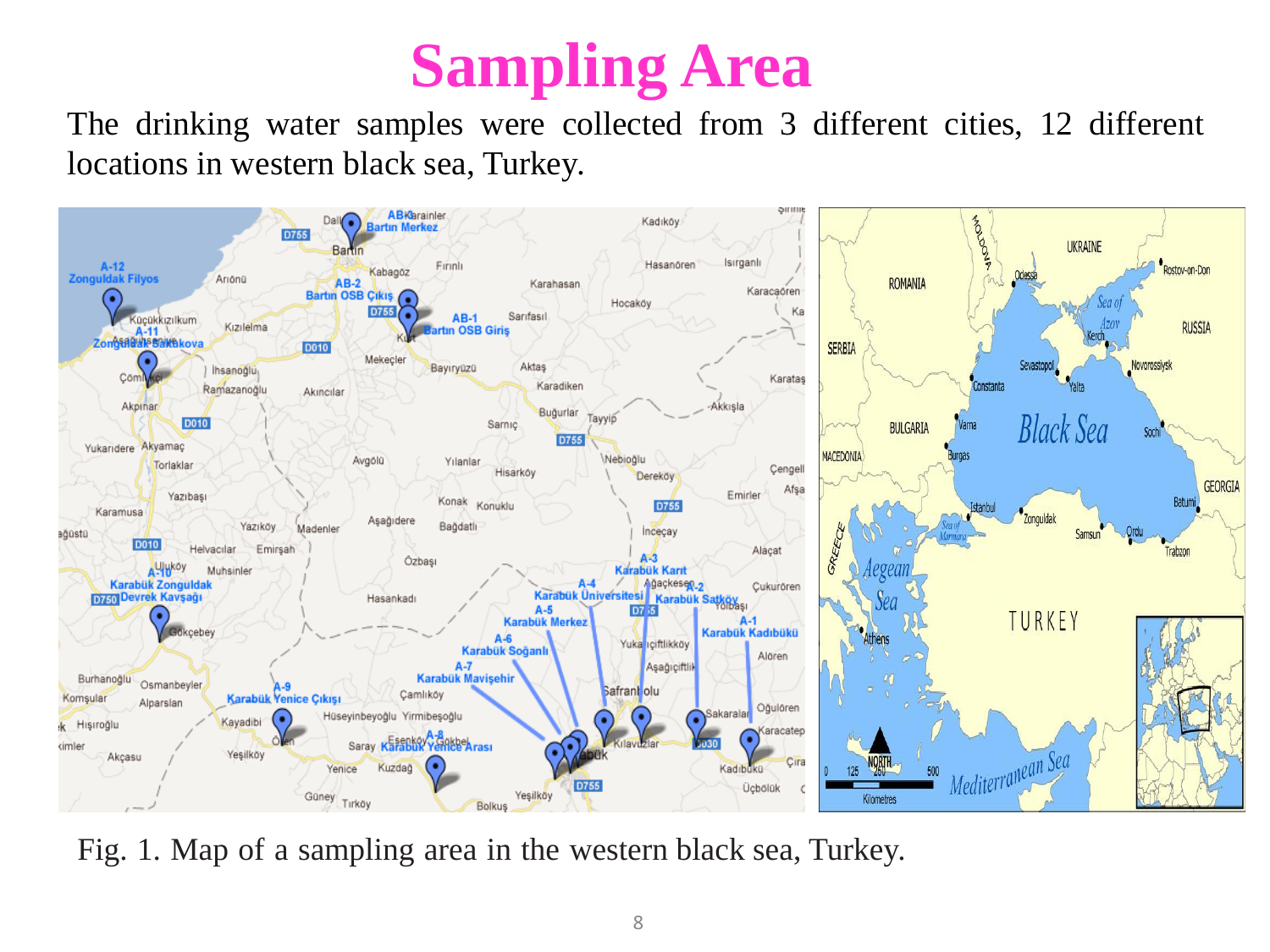# Results (Surface Water)

|                      | <b>SAMPLE ID</b> |        |        |                |        |                |           |        |                |        |        |        |         |        |        |
|----------------------|------------------|--------|--------|----------------|--------|----------------|-----------|--------|----------------|--------|--------|--------|---------|--------|--------|
| <b>PARAMETER</b>     | A1               | A2     | A3     | A4             | A5     | A <sub>6</sub> | <b>A7</b> | A8     | A <sub>9</sub> | A10    | A11    | A12    | $AB-1$  | $AB-2$ | $AB-3$ |
| Oil- Gres, ppm       | 0,600            | 0,400  | 0,600  | 2,400          | 0,800  | 2,000          | 0,600     | 2,800  | 0,800          | 1,800  | 0,800  | 2,000  | 1,800   | 2,400  | 1,000  |
| <b>Colour, Pt-Co</b> | 3,125            | 5,510  | 4,188  | 4,601          | 5,283  | 4,136          | 9,136     | 4,752  | 6,629          | 4,143  | 8,138  | 8,233  | 5,418   | 2,770  | 11,972 |
| pН                   | 8,17             | 8,16   | 8,3    | $8,33^{\circ}$ | 8,1    | 8,03           | 8,55      | 8,39   | 8,46           | 8,37   | 8,44   | 8,47   | 8,48    | 8,45   | 8,54   |
| SS, ppm              | 0,850            | 0,900  | 0,700  | 3,200          | 2,450  | 1,750          | 0,400     | 2,850  | 3,450          | 1,250  | 1,050  | 11,750 | 3,750   | 0,700  | 0,200  |
| P, ppm               | 0,018            | 0,017  | 0,010  | 0,015          | 0,025  | 0,022          | 0,026     | 0,136  | 0,091          | 0,012  | 0,055  | 0,021  | 0,011   | 0,036  | 0,033  |
| $NH4+$ , ppm         | 0,006            | 0,006  | 0,025  | 0,020          | 0,030  | 2,115          | 1,857     | 2,376  | 0,970          | 0,001  | 0,009  | 0,172  | 0,009   | 0,193  | 0,074  |
| COD, ppm             | 5,300            | 1,400  | 5,300  | 1,000          | 0,900  | 0,700          | 0,800     | 14,100 | 6,800          | 1,500  | 1,300  | 7,700  | 5,300   | 5,100  | 6,400  |
| Y.A.M, ppm           | 0,002            | 0,003  | 0,003  | 0,003          | 0,005  | 0,004          | 0,005     | 0,008  | 0,003          | 0,002  | 0,004  | 0,008  | 0,002   | 0,004  | 0,002  |
| $Cr6+, ppm$          | 0,029            | 0,011  | 0,005  | 0,006          | 0,006  | 0,001          | 0,002     | 0,002  | 0,001          | 0,008  | 0,014  | 0,008  | 0,005   | 0,003  | 0,007  |
| Cd, ppb              | 1,962            | 1,411  | 0,950  | 0,854          | 0,652  | 0,271          | 0,389     | 0,509  | 0,442          | 0,408  | 0,493  | 0,840  | 0,444   | 0,387  | 0,395  |
| Co, ppb              | 1,543            | 0,482  | 1,744  | 0,404          | 1,319  | 0,643          | 0,486     | 1,533  | 0,797          | 0,824  | 0,232  | 1,161  | 1,270   | 0,126  | 0,819  |
| Cr, ppb              | 2,291            | 1,594  | 2,878  | 1,529          | 1,968  | 1,755          | 2,401     | 1,599  | 1,967          | 1,275  | 1,117  | 0,942  | 0,666   | 0,387  | 1,086  |
| Cu, ppb              | 0,574            | 0,360  | 0,310  | 0,172          | 0,468  | 2,854          | 1,118     | 1,524  | 0,732          | 0,607  | 0,756  | 0,138  | 0,835   | 0,209  | 0,135  |
| Fe, ppb              | 8,849            | 9,514  | 1,716  | 5,389          | 6,301  | 63,273         | 28,920    | 23,970 | 28,338         | 2,055  | 82,783 | 23,571 | 457,240 | 5,375  | 43,686 |
| Ni, ppb              | 0,343            | 0,229  | 0,834  | 0,007          | 0,748  | 0,653          | 0,243     | 0,302  | 0,707          | 1,652  | 0,473  | 0,314  | 1,197   | 0,672  | 0,108  |
| Pb, ppb              | 19,772           | 30,669 | 29,644 | 31,252         | 21,803 | 19,686         | 12,308    | 20,438 | 14,636         | 15,368 | 4,718  | 18,457 | 1,465   | 22,460 | 23,627 |
| Çinko, ppb           | 4,258            | 64,864 | 16,373 | 90,656         | 23,449 | 33,457         | 16,245    | 31,086 | 24,483         | 5,400  | 14,545 | 4,710  | 6,645   | 3,591  | 6,862  |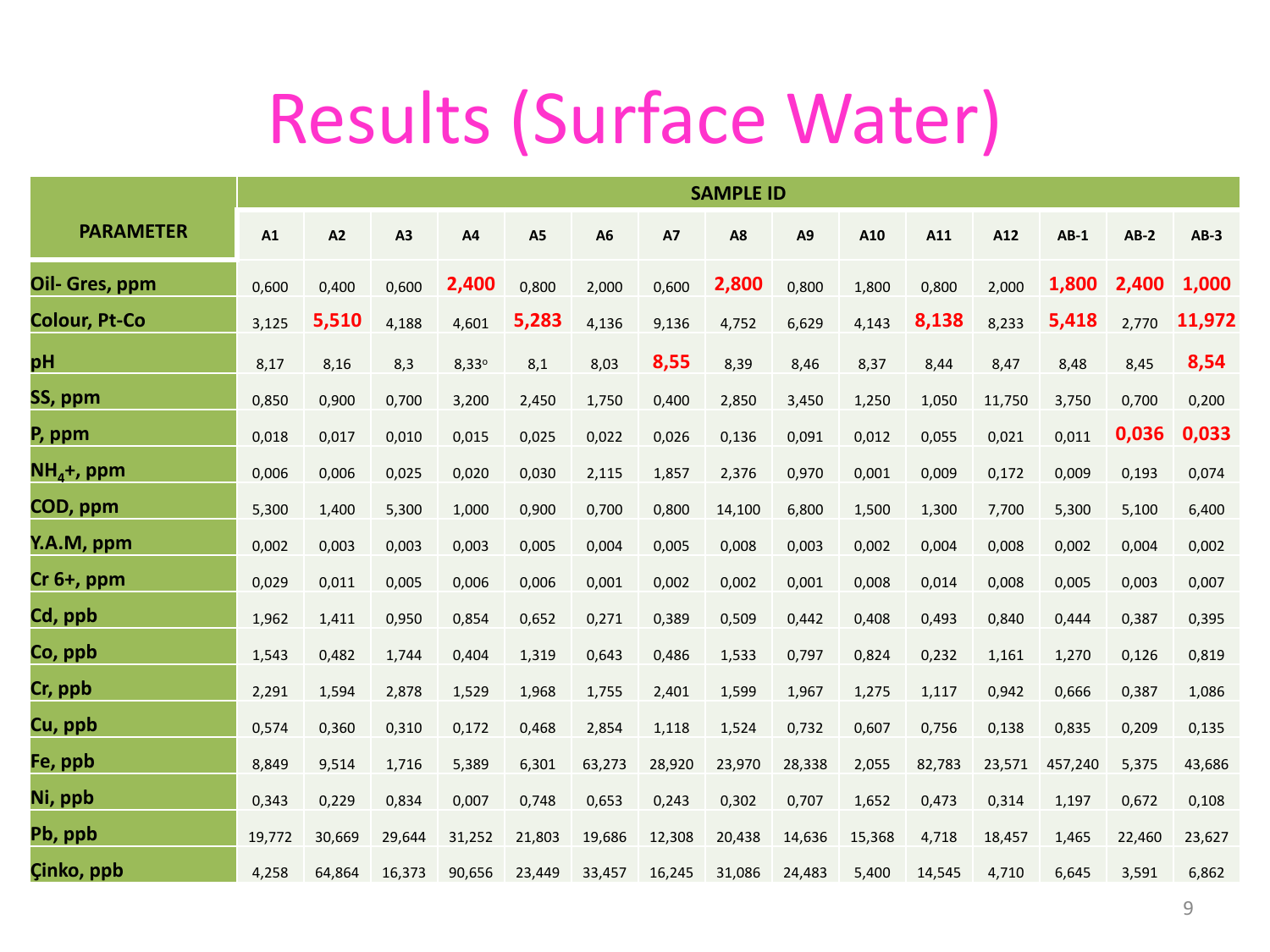# Results (Potable Water)

|                              |          | <b>Western Black Sea</b> |                 | <b>Standarts</b> |              |              |  |  |
|------------------------------|----------|--------------------------|-----------------|------------------|--------------|--------------|--|--|
|                              |          | (ZONGULDAK)              |                 |                  |              |              |  |  |
| <b>Parameter</b>             | Ereğli   | <b>Devrek</b>            | Kozlu           | Turkish          | <b>WHO</b>   | EPA          |  |  |
|                              |          |                          |                 | Standardization  |              |              |  |  |
|                              |          |                          |                 | Institute        |              |              |  |  |
| <b>Turbidity</b>             |          |                          |                 | 25               | 5            | 5            |  |  |
| (NTU birimi)                 | 0,360    | 0,230                    | 0,360           |                  |              |              |  |  |
| <b>Total Coliform</b>        | 0,000    | 0,000                    | 0,000           | ${<}1$           | $\mathbf 0$  | $<1$         |  |  |
| $\mathsf{F}^*$               | 0,312    | 0,247                    | 0,268           | 1.5              | 1.5          | $0,7-2,4$    |  |  |
| NO <sub>3</sub>              | 0,216    | 0,560                    | 0,148           | 50               | 50           |              |  |  |
| <b>Hg</b>                    | < 0,001  | < 0,001                  | < 0,001         | $\pmb{0}$        | $\mathbf 0$  |              |  |  |
| Colour(Co-Pt)                | 2,934    | 2,649                    | 2,397           | 20               | 15           |              |  |  |
| pH                           | 7,76     | 7,77/19,8°               | 7,64/21,0°      | $6.5 - 9.5$      | $6.5 - 8.5$  | $6.5 - 9.5$  |  |  |
| $SO4-2$                      | 7,546    | 55,450                   | 22,616          | 250              | 250          | 250          |  |  |
| Ca                           | 46,092   | 78,557                   | 68,136          | 200              |              |              |  |  |
| Hardness(CaCO <sub>3</sub> ) | 142,500  | 157,000                  | 102,500         |                  | 500          |              |  |  |
| <b>Mg</b>                    | 96,408   | 78,443                   | 34,364          | 50               |              |              |  |  |
| $CI^-$                       | 9,997    | 7,498                    | 7,498           | 250              | 250          | 250          |  |  |
| $\mathsf K$                  | 1,54939  | 1,77307                  | 0,88209         | 12               |              |              |  |  |
| Ag                           | 0,000493 | 0,001214                 | 0,000583        | $0.01\,$         | 0.05         |              |  |  |
| <b>Al</b>                    | 0,13439  | 0,193627                 | 0,030718        | 0.20             | 0.20         | $\mathbf{1}$ |  |  |
| As                           | 0,005976 | 0,008426                 | 0,009784        | $0.01\,$         | $0.01\,$     | $0.01\,$     |  |  |
| Ba                           | 0,173642 | 0,080228                 | 0,07823         | 0.03             | $\mathbf 1$  |              |  |  |
| Cd                           | 0,000199 | 0,000487                 | 0,000391        | 0.005            | 0.003        | 0.003        |  |  |
| Cr(Total)                    | 0,003338 | 0,002046                 | 0,000858        | $0.05\,$         | 0.05         | $0.05\,$     |  |  |
| Cu                           | 0,00084  | 0,003019                 | 0,001516        | $\overline{3}$   | $\mathbf{1}$ | $\mathbf 0$  |  |  |
| Fe                           | 0,040762 | 0,040909                 | 0,01518         | 0.2              | 0.3          | 0.2          |  |  |
| Mn                           | 0,001099 | 0,00121                  | 0,000548        | 0.05             | 0.1          | 0.05         |  |  |
| Pb                           | 0,000284 | 0,003247                 | 0,004216        | $0.01\,$         | 0.01         | $0.01\,$     |  |  |
| Sb                           | 0,008171 | 0,002002                 | 0,006673        | 0.005            | 0.005        | 0.005        |  |  |
| <b>Se</b>                    | 0,00181  | 0,009308                 | 0,007816        | 0.010            | $0.01\,$     | $0.01\,$     |  |  |
| $\mathbf{Zn}$                | 0.1204E  | 0.035304                 | <u>A AJAJOE</u> |                  |              |              |  |  |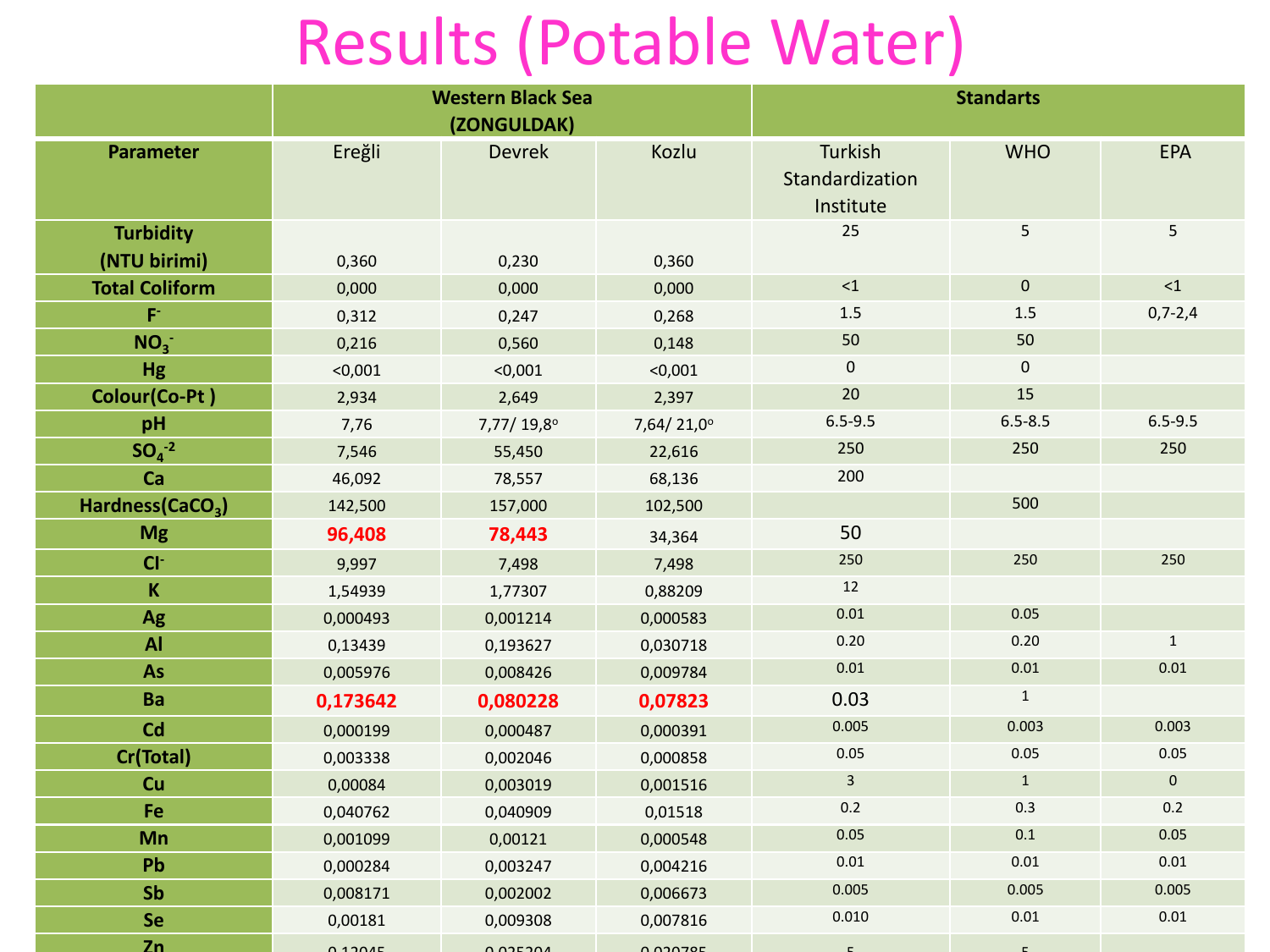# Results (Potable Water)

|                                  |          | <b>Western Black Sea</b><br>(BARTIN) |          | <b>Standarts</b>                        |              |              |  |
|----------------------------------|----------|--------------------------------------|----------|-----------------------------------------|--------------|--------------|--|
| Parameter                        | Amasra   | Merkez<br>Orduyeri                   | Ulus     | Turkish<br>Standardization<br>Institute | <b>WHO</b>   | <b>EPA</b>   |  |
| <b>Turbidity</b><br>(NTU birimi) | 0,730    | 0,430                                | 0,430    | 25                                      | 5            | 5            |  |
| <b>Total Coliform</b>            | 0,000    | 0,000                                | 0,000    | $<1$                                    | $\mathbf 0$  | ${<}1$       |  |
| $\mathsf{F}^*$                   | 0,256    | 0,325                                | 0,294    | $1.5\,$                                 | $1.5\,$      | $0,7-2,4$    |  |
| NO <sub>3</sub>                  | 0,233    | 0,477                                | 0,365    | 50                                      | 50           |              |  |
| Hg                               | < 0,001  | < 0,001                              | < 0,001  | $\mathbf 0$                             | $\mathbf 0$  |              |  |
| Colour(Co-Pt)                    | 3,179    | 2,541                                | 3,199    | 20                                      | 15           |              |  |
| pH                               | 7,97     | 7,53                                 | 7,91     | $6.5 - 9.5$                             | $6.5 - 8.5$  | $6.5 - 9.5$  |  |
| $SOa-2$                          | 10,193   | 12,967                               | 1,955    | 250                                     | 250          | 250          |  |
| Ca                               | 70,540   | 86,172                               | 74,148   | 200                                     |              |              |  |
| Hardness(CaCO <sub>3</sub> )     | 137,500  | 142,500                              | 122,500  |                                         | 500          |              |  |
| <b>Mg</b>                        | 66,960   | 56,328                               | 48,352   | 50                                      |              |              |  |
| $CI^-$                           | 2,499    | 7,498                                | 1,249    | 250                                     | 250          | 250          |  |
| $\mathsf K$                      | 0,939582 | 1,61901                              | 0,453968 | 12                                      |              |              |  |
| Ag                               | 0,000775 | 0,001006                             | 0,00019  | 0.01                                    | 0.05         |              |  |
| <b>Al</b>                        | 0,014505 | 0,174603                             | 0,096023 | 0.20                                    | 0.20         | $\mathbf{1}$ |  |
| As                               | 0,007218 | 0,008103                             | 0,007066 | $0.01\,$                                | $0.01\,$     | 0.01         |  |
| Ba                               | 0,054991 | 0,148291                             | 0,123721 | 0.03                                    | $\mathbf{1}$ |              |  |
| Cd                               | 0,000144 | 0,000175                             | 0,000329 | 0.005                                   | 0.003        | 0.003        |  |
| Cr(Total)                        | 0,000931 | 0,000465                             | 0,000229 | 0.05                                    | 0.05         | 0.05         |  |
| Cu                               | 0,000917 | 0,000081                             | 0,013254 | $\overline{3}$                          | $\mathbf{1}$ | $\mathbf{0}$ |  |
| Fe                               | 0,027326 | 0,031544                             | 0,022861 | 0.2                                     | 0.3          | 0.2          |  |
| Mn                               | 0,002431 | 0,000373                             | 0,000016 | 0.05                                    | 0.1          | 0.05         |  |
| Pb                               | 0,003734 | 0,001597                             | 0,002415 | $0.01\,$                                | $0.01\,$     | 0.01         |  |
| Sb                               | 0,002161 | 0,002085                             | 0,002087 | 0.005                                   | 0.005        | 0.005        |  |
| Se                               | 0,002937 | 0,002052                             | 0,001676 | 0.010                                   | $0.01\,$     | dd1          |  |
| Zn                               | 0,021346 | 0,018386                             | 0,174294 | $5\phantom{.0}$                         | 5            |              |  |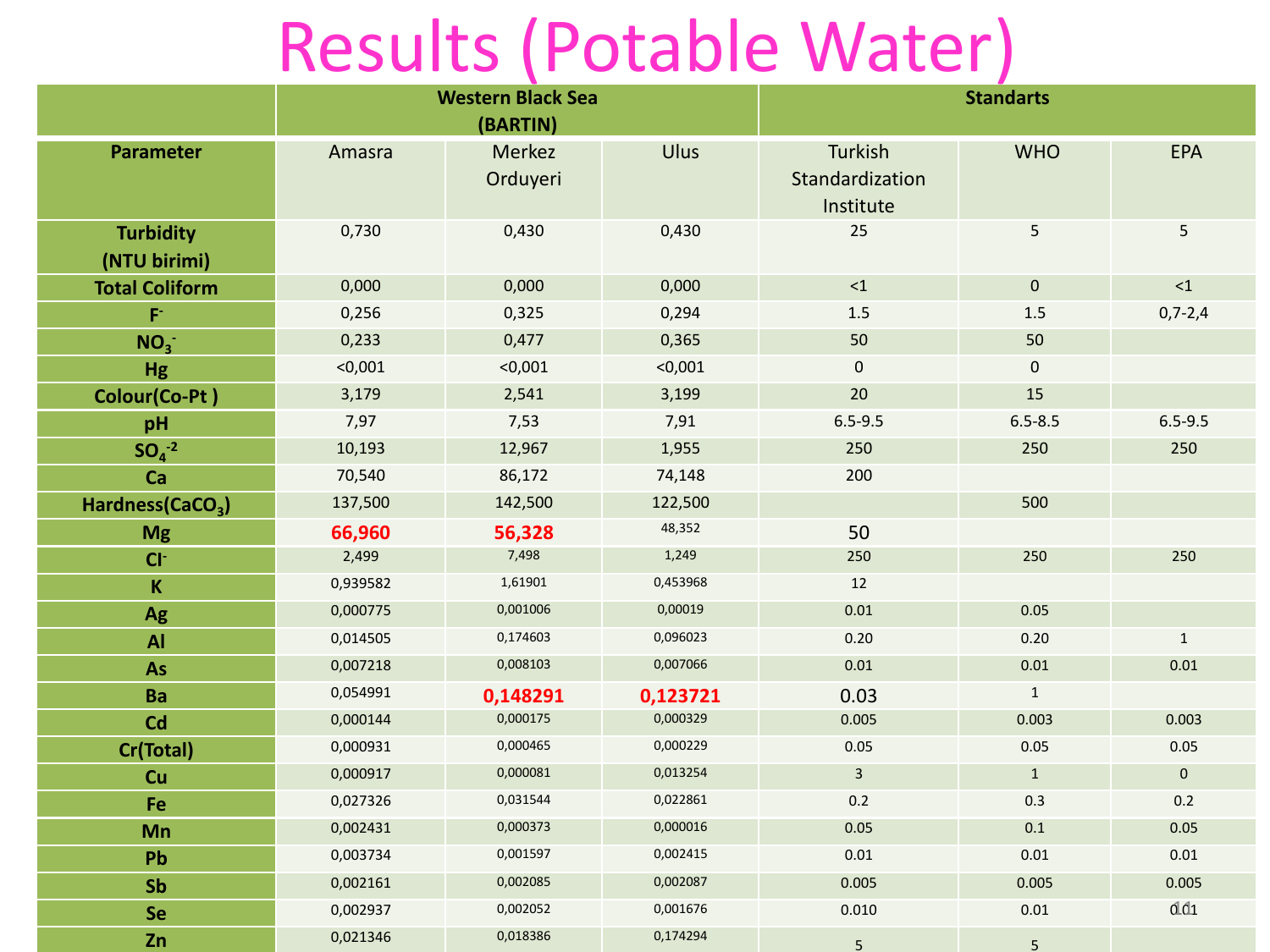### Results (Potable Water)

|                                  |             | <b>Western Black Sea</b> |              | <b>Standarts</b> |                                             |              |                |
|----------------------------------|-------------|--------------------------|--------------|------------------|---------------------------------------------|--------------|----------------|
|                                  |             | (KARABUK)                |              |                  |                                             |              |                |
| Parameter                        | Merkez      | Eskipazar                | Eflani       | Yenice           | <b>Turkish Standardization</b><br>Institute | <b>WHO</b>   | EPA            |
| <b>Turbidity</b><br>(NTU birimi) | 0.150       | 0.360                    | 0.57         | 0.310            | 25                                          | 5            | 5              |
| <b>Total Coliform</b>            | $\mathbf 0$ | $\mathbf{0}$             | $\mathbf{0}$ | $\mathbf{0}$     | $\leq 1$                                    | $\mathbf{0}$ | $\leq 1$       |
| $\mathsf{F}^{\mathsf{c}}$        | 0.226       | 0.348                    | 0.267        | 0.284            | $1.5\,$                                     | 1.5          | $0,7-2,4$      |
| NO <sub>3</sub>                  | 0.895       | 0.509                    | 0.119        | 0.310            | 50                                          | 50           |                |
| Hg                               | < 0.001     | < 0.001                  | < 0.001      | < 0.001          | $\mathbf 0$                                 | $\pmb{0}$    |                |
| Colour(Co-Pt)                    | 2.501       | 2.307                    | 2.23         | 1.907            | 20                                          | 15           |                |
| pH                               | 7.37        | 7.55                     | 8.09         | 8.24             | $6.5 - 9.5$                                 | $6.5 - 8.5$  | $6.5 - 9.5$    |
| $SO4-2$                          | 26.81       | 2.74                     | 4.785        | 35,69            | 250                                         | 250          | 250            |
| Ca                               | 62.12       | 92.18                    | 26.02        | 64.12            | 200                                         |              |                |
| Hardness(CaCO <sub>3</sub> )     | 190         | 170                      | 117.5        | 142.5            |                                             | 500          |                |
| <b>Mg</b>                        | 187.27      | 77.81                    | 91.44        | 78.37            | 50                                          |              |                |
| $CI^-$                           | 4.99        | 2.49                     | 2.49         | 2.49             | 250                                         | 250          | 250            |
| $\mathsf K$                      | 2.07        | 0.72                     | 1.72         | 1.19             | 12                                          |              |                |
| Ag                               | 0.0016      | 0.001                    | 0.001        | 0.0001           | 0.01                                        | 0.05         |                |
| Al                               | 0.0015      | 0.0098                   | 0.038        | 0.088            | 0.20                                        | 0.20         | $\mathbf{1}$   |
| $\mathbf{A}\mathbf{s}$           | 0.0081      | 0.0069                   | 0.006        | 0.006            | $0.01\,$                                    | 0.01         | $0.01\,$       |
| Ba                               | 0.0496      | 0.054                    | 0.124        | 0.119            | 0.03                                        | $\mathbf{1}$ |                |
| Cd                               | 0.0004      | 0.0003                   | 0.0002       | 0.0003           | 0.005                                       | 0.003        | 0.003          |
| Cr(Total)                        | 0.0023      | 0.011                    | 0.001        | 0.0007           | 0.05                                        | 0.05         | 0.05           |
| Cu                               | 0.0024      | 0.001                    | 0.0005       | 0.0026           | $\overline{3}$                              | $\mathbf{1}$ | $\overline{0}$ |
| Fe                               | 0.027       | 0.026                    | 0.109        | 0.24             | 0.2                                         | 0.3          | 0.2            |
| Mn                               | 0.0019      | $\pmb{0}$                | 0.002        | 0.0005           | 0.05                                        | 0.1          | 0.05           |
| Pb                               | 0.0035      | 0.0003                   | 0.003        | 0.0024           | 0.01                                        | 0.01         | 0.01           |
| Sb                               | 0.0002      | 0.0038                   | 0.007        | 0.0002           | 0.005                                       | 0.005        | 0.005          |
| Se                               | 0.0051      | 0.0031                   | 0.017        | 0.0007           | 0.010                                       | 0.01         | 0.01           |
| Zn                               | 0.1915      | 0.060                    | 0.018        | 0.027            | 5                                           | 5            |                |